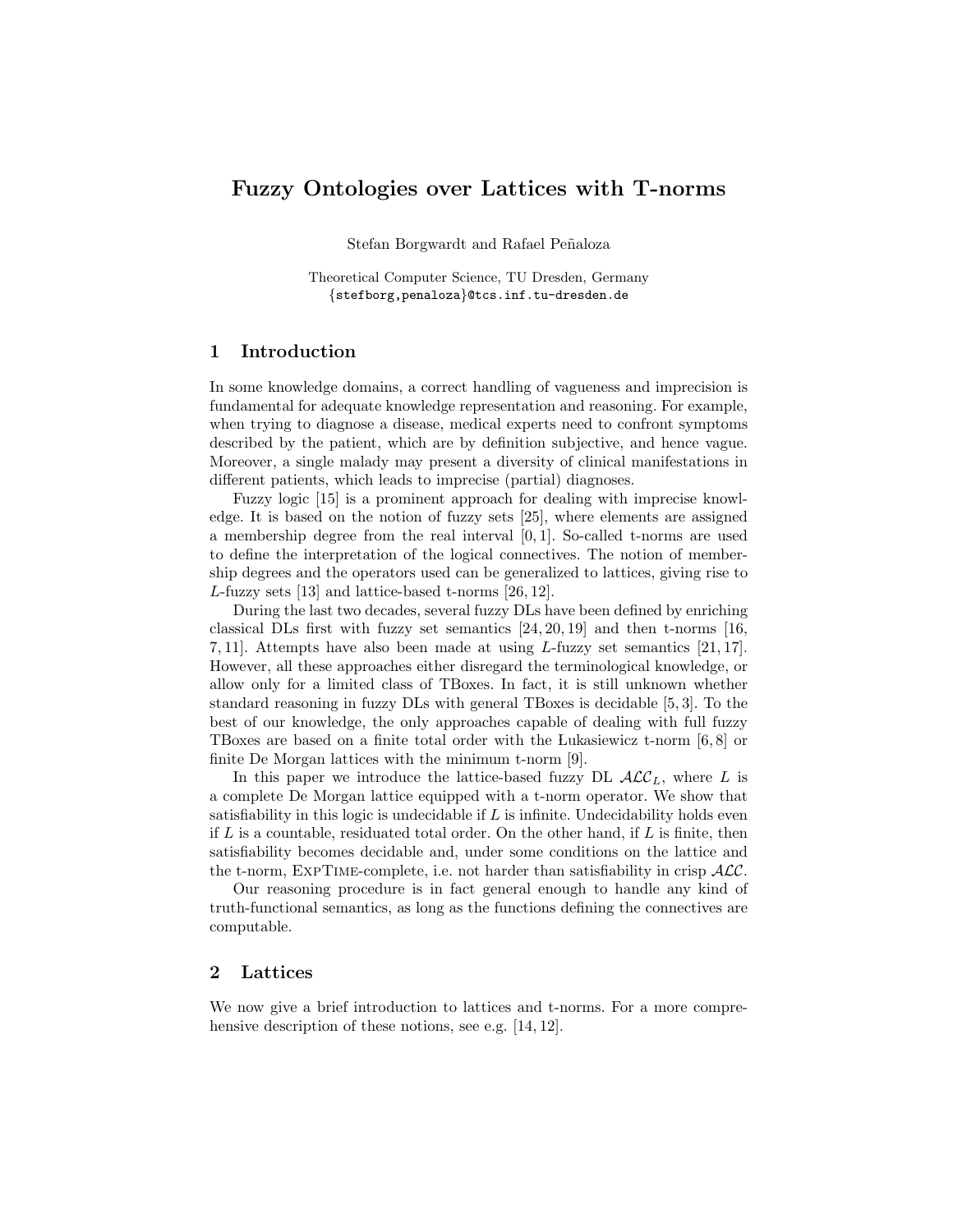

Fig. 1. The De Morgan lattice  $L_2$  with  $\sim \ell_a = \ell_a$  and  $\sim \ell_b = \ell_b$ . This lattice was first considered by Belnap [4] for reasoning with incomplete and inconsistent knowledge.

A lattice is an algebraic structure  $(L, \vee, \wedge)$  over a *carrier set* L with two binary operations supremum ∨ and infimum ∧ that are idempotent, associative, and commutative and satisfy the absorption laws  $\ell \vee (\ell \wedge m) = \ell = \ell \wedge (\ell \vee m)$ for all  $\ell, m \in L$ . The order  $\leq$  on L is defined by  $\ell \leq m$  iff  $\ell \wedge m = \ell$  for all  $\ell, m \in L$ . A lattice is *distributive* if  $\vee$  and  $\wedge$  distribute over each other, *finite* if L is finite, and *bounded* if it has a *minimum* and a *maximum* element, denoted as 0 and 1, respectively. It is complete if suprema and infima of arbitrary subsets  $T \subseteq L$  exist; these are denoted by  $\bigvee_{t \in T} t$  and  $\bigwedge_{t \in T} t$ , respectively. Notice that every finite lattice is also bounded and complete. Whenever it is clear from the context, we will simply use the carrier set L to represent the lattice  $(L, \vee, \wedge)$ .

A De Morgan lattice is a bounded distributive lattice extended with an involutive and anti-monotonic unary operation  $\sim$ , called (De Morgan) negation, satisfying the De Morgan laws  $\sim(\ell \vee m) = \sim \ell \wedge \sim m$  and  $\sim(\ell \wedge m) = \sim \ell \vee \sim m$ for all  $\ell, m \in L$ . Figure 1 shows a simple De Morgan lattice.

In fuzzy logics, conjunctions and disjunctions are interpreted with the help of t-norms and t-conorms. Given a De Morgan lattice  $L$ , a t-norm on  $L$  is an associative and commutative binary operator  $\otimes$  :  $L \times L \rightarrow L$  which has the unit 1, and is monotonic in both arguments. Given a t-norm  $\otimes$ , its associated t-conorm  $\oplus$  is constructed using the negation as follows:  $\ell \oplus m := \sim (\sim \ell \otimes \sim m)$ . For example, the infimum operator  $\ell \otimes m := \ell \wedge m$  defines a t-norm; its associated t-conorm is then given by  $\ell \oplus m := \ell \vee m$ .

Another important operator is the residuum, which is used for interpreting implications in the logic. The residuum of a t-norm  $\otimes$  on a complete lattice L is the binary operator  $\Rightarrow$  defined by  $\ell \Rightarrow m := \bigvee \{x \mid \ell \otimes x \leq m\}$ . If  $\ell \otimes (\ell \Rightarrow m) \leq m$ for all  $\ell, m \in L$  (that is, if the supremum in the definition of residuum is always a maximum), then  $\otimes$  is called *residuated* and L a *residuated lattice*.<sup>1</sup>

In the following we will use two important properties of the residuum: for every  $\ell, m \in L$ , (i)  $1 \Rightarrow \ell = \ell$ , and (ii) if  $\ell \leq m$ , then  $\ell \Rightarrow m = 1$ . Additionally, if ⊗ is residuated, then  $\ell \Rightarrow m = 1$  implies that  $\ell \leq m$ .

In the next section, we describe the multi-valued description logic  $\mathcal{ALC}_L$ , whose semantics uses the residuum ⇒ and the De Morgan negation ∼. We emphasize, however, that the reasoning algorithm presented in Section 5 can be used with any choice of operators, as long as these are computable. In particular this means that our algorithm could also deal with other variants of multi-valued semantics, e.g. [9, 21].

<sup>&</sup>lt;sup>1</sup> Residua are usually only defined for residuated lattices. However, as  $\ell \Rightarrow m$  is welldefined for t-norms on complete De Morgan lattices, we remove this restriction.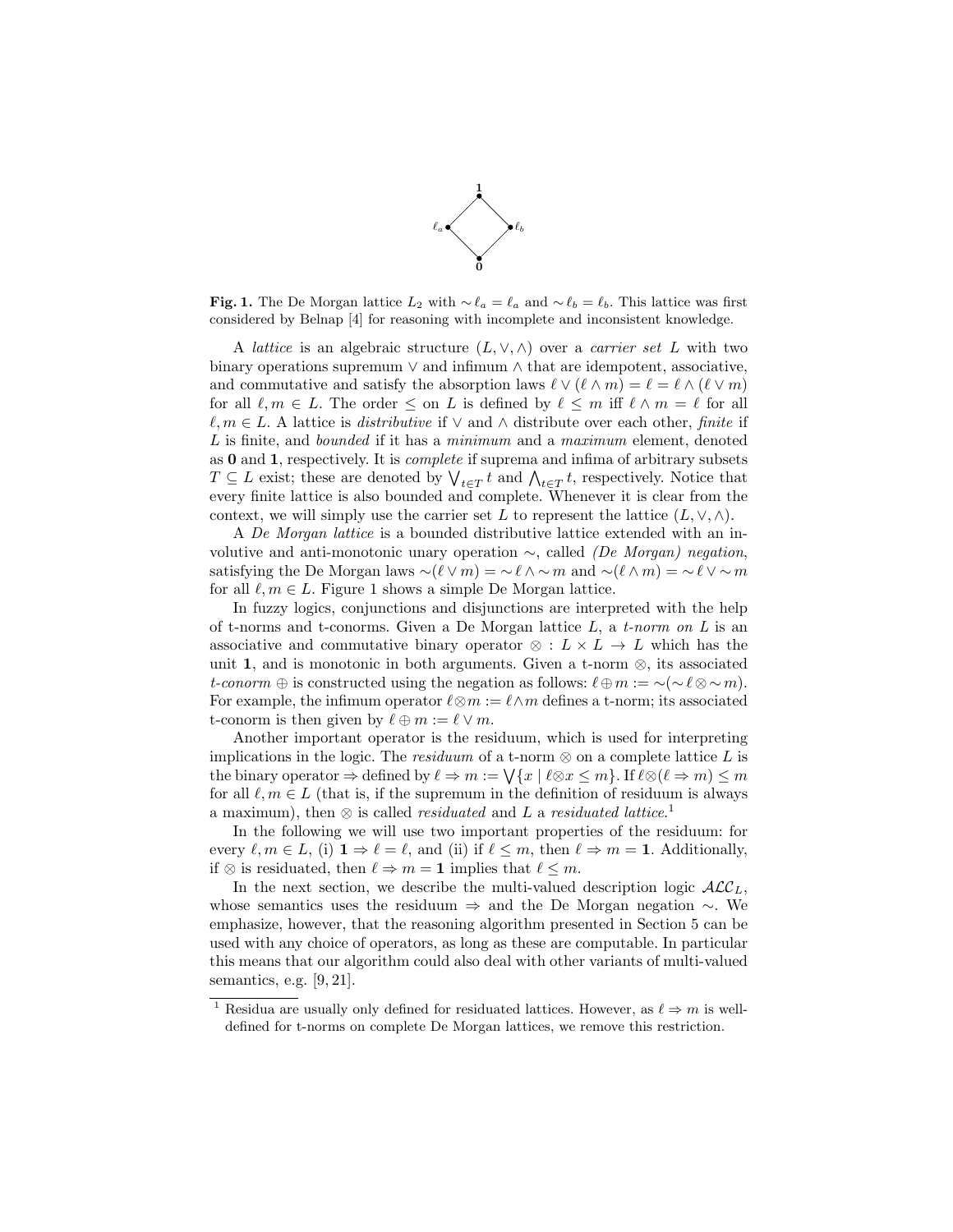## 3 The Fuzzy Logic  $\mathcal{ALC}_L$

In the following, we will assume that L is a complete De Morgan lattice and  $\otimes$  is a t-norm on L. The multi-valued description logic  $\mathcal{ALC}_L$  is a generalization of the crisp  $DL$   $\mathcal{ALC}$  that allows the use of the elements of a complete De Morgan lattice as truth values, instead of just the Boolean values true and false. The syntax of concept descriptions in  $\mathcal{ALC}_L$  is the same as in  $\mathcal{ALC}$ ; that is,  $\mathcal{ALC}_L$  concept descriptions are built from a set of concept names and role names through the constructors  $\sqcap, \sqcup, \neg, \top, \bot, \exists$  and  $\forall$ .

The semantics of this logic is based on interpretation functions that not simply describe whether an element of the domain belongs to a concept or not, but give a lattice value describing the membership degree of the element to this concept; more formally, the semantics is based on L-fuzzy sets.

**Definition 1** (semantics of  $\text{ALC}_L$ ). An interpretation is a pair  $\mathcal{I} = (\Delta^{\mathcal{I}}, \mathcal{I})$ where  $\Delta^{\mathcal{I}}$  is a non-empty (crisp) domain and  $\cdot^{\mathcal{I}}$  is a function that assigns to every concept name A and every role name r functions  $A^{\mathcal{I}} : \Delta^{\mathcal{I}} \to L$  and  $r^{\mathcal{I}}: \varDelta^{\mathcal{I}} \times \varDelta^{\mathcal{I}} \to L$ , respectively. The function  $\cdot^{\mathcal{I}}$  is extended to  $\mathcal{ALC}_L$  concept descriptions as follows for every  $x \in \Delta^{\mathcal{I}}$ :

- $\top^{\mathcal{I}}(x) = 1, \perp^{\mathcal{I}}(x) = 0,$
- $-(C \sqcap D)^{\mathcal{I}}(x) = C^{\mathcal{I}}(x) \otimes D^{\mathcal{I}}(x), \ \ (C \sqcup D)^{\mathcal{I}}(x) = C^{\mathcal{I}}(x) \oplus D^{\mathcal{I}}(x),$
- $-(-C)^{\mathcal{I}}(x) = \sim C^{\mathcal{I}}(x),$
- $(\exists r.C)^{\mathcal{I}}(x) = \bigvee_{y \in \Delta^{\mathcal{I}}} r^{\mathcal{I}}(x, y) \otimes C^{\mathcal{I}}(y),$
- $(\forall r.C)^{\mathcal{I}}(x) = \bigwedge_{y \in \Delta^{\mathcal{I}}} r^{\mathcal{I}}(x, y) \Rightarrow C^{\mathcal{I}}(y).$

Notice that, unlike crisp  $ALC$ , the existential and universal quantifiers are not dual to each other, i.e. in general  $\neg \exists r.C$  and  $\forall r.\neg C$  have different semantics.

The axioms in a TBox are also associated to a lattice value, allowing for a general notion of subsumption between concepts that is based on the residuum.

Definition 2 (TBox). A TBox is a finite set of (labeled) general concept inclusions (GCIs) of the form  $\langle C \sqsubseteq D, \ell \rangle$ , where C, D are  $\mathcal{ALC}_L$  concept descriptions and  $\ell \in L$ .

An interpretation I satisfies a GCI  $\langle C \sqsubseteq D, \ell \rangle$  if  $\bigwedge_{x \in \Delta^{\mathcal{I}}} C^{\mathcal{I}}(x) \Rightarrow D^{\mathcal{I}}(x) \geq \ell$ . *I* is called a model of the TBox  $\mathcal T$  if it satisfies all axioms in  $\mathcal T$ .

We emphasize here that  $\mathcal{ALC}$  is a special case of  $\mathcal{ALC}_L$ , where the underlying lattice contains only the elements 0 and 1, which may be interpreted as false and true, respectively, and the t-norm and t-conorm are just conjunction and disjunction, respectively. Accordingly, one can think of generalizing the reasoning problems for ALC to the use of other lattices. We will focus on the problem of deciding satisfiability of a concept. We are further interested in computing the highest degree with which an individual may belong to a concept.

**Definition 3 (satisfiability).** Let C, D be  $\mathcal{ALC}_L$  concept descriptions,  $\mathcal{T}$  a TBox and  $\ell \in L$ . C is  $\ell$ -satisfiable w.r.t. T if there is a model I of T such that  $\bigvee_{x \in \Delta^{\mathcal{I}}} C^{\mathcal{I}}(x) \geq \ell$ . The best satisfiability degree for C w.r.t. T is the largest  $\ell$ such that  $\hat{C}$  is  $\ell$ -satisfiable w.r.t.  $\mathcal{T}$ .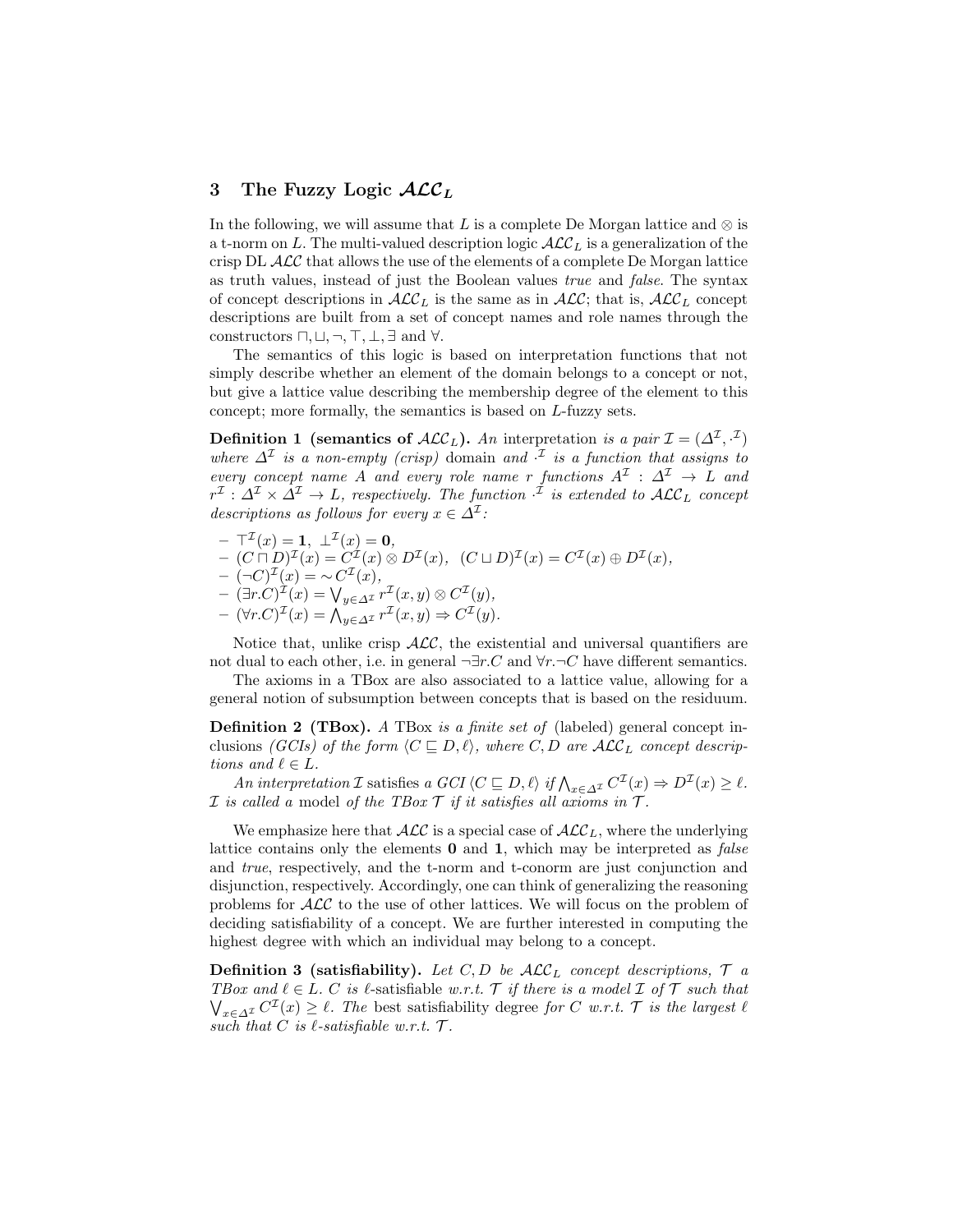Notice that if C is  $\ell$ -satisfiable and  $\ell'$ -satisfiable w.r.t. T, then C is also  $\ell \vee \ell'$ satisfiable. Hence, the notion of the best satisfiability degree is well defined.

In some cases, however, this definition of satisfiability turns out to be too weak, since a concept C may be  $\ell$ -satisfiable even if no element of the domain may ever belong to C with a value  $\geq \ell$ . Consider the following example.

*Example 4.* We use the lattice  $L_2$  from Figure 1 with t-norm  $\ell \otimes \ell' := \ell \wedge \ell'$  and the TBox  $\mathcal{T} = \{(\top \sqsubseteq (A \sqcap \neg A) \sqcup (B \sqcap \neg B), \mathbf{1})\}.$  The concept A is 1-satisfiable w.r.t. T since the interpretation  $\mathcal{I}_0 = (\{x_1, x_2\}, \mathcal{I}_0)$  with

$$
A^{\mathcal{I}_0}(x_1) = B^{\mathcal{I}_0}(x_2) = \ell_a
$$
 and  $B^{\mathcal{I}_0}(x_1) = A^{\mathcal{I}_0}(x_2) = \ell_b$ 

is a model of  $\mathcal T$  and  $\ell_a \vee \ell_b = 1$ . However, since  $\ell \wedge \ell \neq 1$  for every  $\ell \in L_2$ , the axiom can only be satisfied for any  $y \in \Delta^{\mathcal{I}}$  if  $\{A^{\mathcal{I}}(y), B^{\mathcal{I}}(y)\} = \{\ell_a, \ell_b\}.$  Thus, we always have  $A^{\mathcal{I}}(y) < 1$ .

For this reason, we consider a stronger notion of satisfiability that requires at least one element of the domain to satisfy the concept with the given value. A concept C is strongly  $\ell$ -satisfiable w.r.t. a TBox T if there is a model  $\mathcal I$  of T and an  $x \in \Delta^{\mathcal{I}}$  such that  $C^{\mathcal{I}}(x) \geq \ell$ . Obviously, strong  $\ell$ -satisfiability implies  $\ell$ -satisfiability. As shown in Example 4, the converse does not hold.

Recall that the semantics of the quantifiers require the computation of a supremum or infimum of the membership degrees of a possibly infinite set of elements of the domain. If the lattice is finite, then this is in fact a computation over a finite set of values, but it may be a costly one. If the lattice is infinite, then the problem is more pronounced. For that reason, it is customary in fuzzy description logics to restrict reasoning to witnessed models [16].

**Definition 5 (witnessed model).** Let  $\eta \in \mathbb{N}$ . A model  $\mathcal{I}$  of a TBox  $\mathcal{T}$  is called  $\eta$ -witnessed if for every  $x \in \Delta^{\mathcal{I}}$  and every concept description of the form  $\exists r.C$ there are  $\eta$  elements  $x_1, \ldots, x_\eta \in \Delta^{\mathcal{I}}$  such that

$$
(\exists r.C)^{\mathcal{I}}(x) = \bigvee_{i=1}^{\eta} r^{\mathcal{I}}(x, x_i) \otimes C^{\mathcal{I}}(x_i),
$$

and analogously for the universal restrictions  $\forall r.C.$  In particular, if  $\eta = 1$ , then the suprema and infima from the semantics of  $\exists r.C$  and  $\forall r.C$  become maxima and minima, respectively. In this case, we simply say that  $\mathcal I$  is witnessed.

As we will show,  $\ell$ -satisfiability, even w.r.t.  $\eta$ -witnessed models, is undecidable in general. For finite De Morgan lattices, however, this problem is decidable and belongs to the same complexity class as deciding satisfiability of crisp  $\mathcal{ALC}$ concepts, if the lattice operations are easily computable.

## 4 Undecidability

Consider the lattice  $L_{\infty}$  over the domain  $([0,1] \cap \mathbb{Q}) \cup \{-\infty,\infty\}$  with the usual total order, the De Morgan negation  $\sim \ell = 1 - \ell$  if  $\ell \in [0, 1], \sim \infty = -\infty$ , and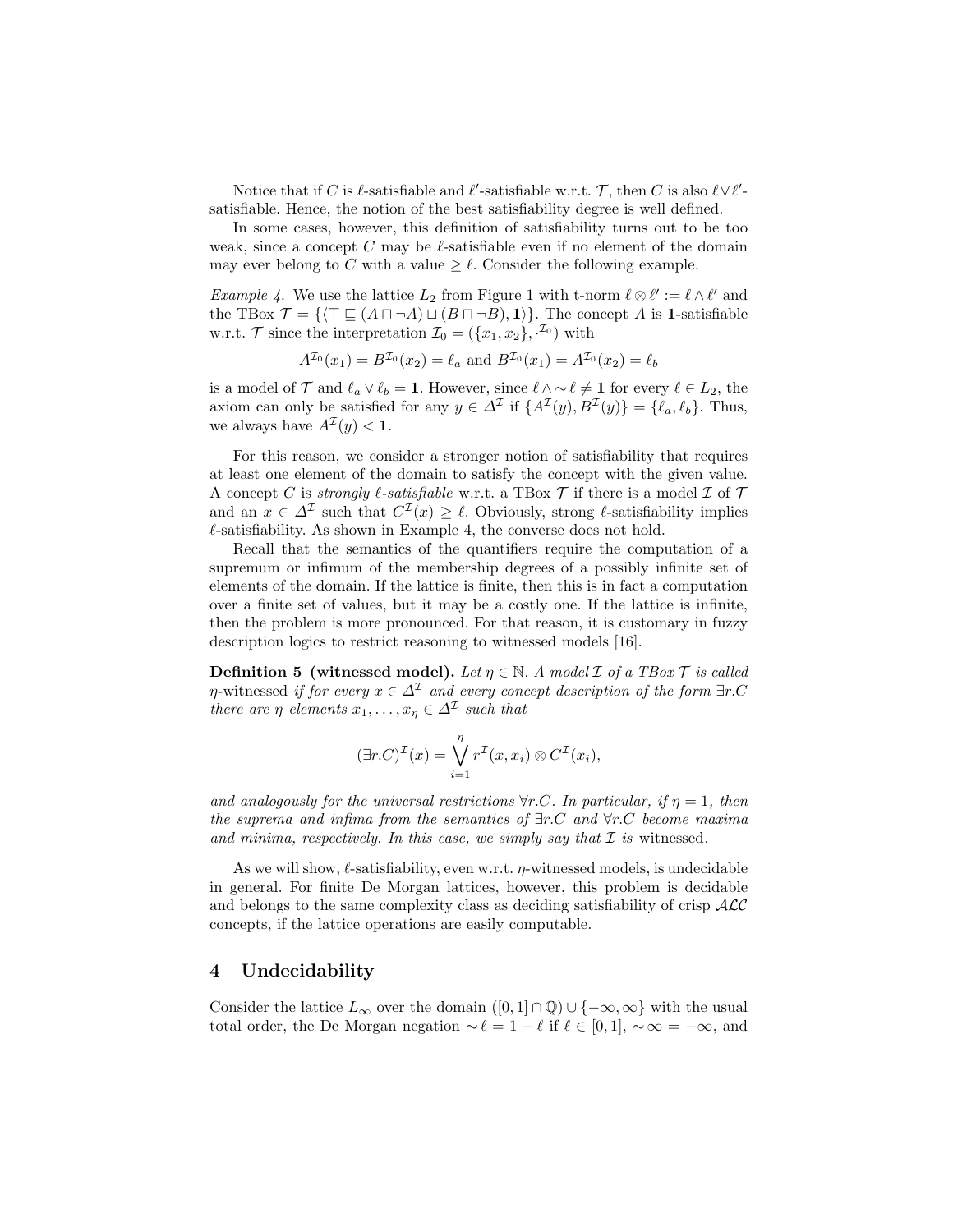$∼(-\infty) = \infty$ , and the t-norm ⊗ defined by

$$
\ell \otimes m := \begin{cases} \max\{\ell+m-1,0\} & \text{if } \ell,m \in [0,1] \text{ and } \ell+m \neq 0, \\ -\infty & \text{if } \ell=m=0, \text{ and} \\ \min\{\ell,m\} & \text{otherwise.} \end{cases}
$$

That is,  $\otimes$  is the Lukasiewicz t-norm on the rationals in  $(0,1]$  extended with two extreme elements  $-\infty$  and  $\infty$ . One can easily confirm that this is in fact a residuated lattice and its t-conorm  $\oplus$  is given by

> $\ell \oplus m :=$  $\sqrt{ }$  $\int$  $\overline{a}$  $\min\{l + m, 1\}$  if  $\ell, m \in [0, 1]$  and  $\ell + m \neq 2$ ,  $\infty$  if  $\ell = m = 1$ , and  $\max\{\ell, m\}$  otherwise.

We will reduce the well-known undecidable Post Correspondence Problem [18] to decidability of  $\infty$ -satisfiability. Notice that for every  $T \subseteq L_{\infty}$ ,  $\bigvee_{t \in T} t = \infty$ iff  $\infty \in T$ . Thus, a concept is  $\infty$ -satisfiable iff it is strongly  $\infty$ -satisfiable and it suffices to prove that strong  $\infty$ -satisfiability is undecidable.

**Definition 6 (PCP).** Let  $v_1, \ldots, v_p$  and  $w_1, \ldots, w_p$  be two finite lists of words over an alphabet  $\Sigma = \{1, \ldots, s\}$ . The Post Correspondence Problem (PCP) asks whether there is a non-empty sequence  $i_1, i_2, \ldots, i_k, 1 \leq i_j \leq p$  such that  $v_{i_1}v_{i_2}\cdots v_{i_k} = w_{i_1}w_{i_2}\cdots w_{i_k}$ . Such a sequence, if it exists, is called a solution of the problem instance.

For a word  $\nu = i_1 i_2 \cdots i_k \in \{1, \ldots, p\}^*$  we will use  $v_{\nu}, w_{\nu}$  to denote the words  $v_{i_1}v_{i_2}\cdots v_{i_k}$  and  $w_{i_1}w_{i_2}\cdots w_{i_k}$ , respectively. Given an instance  $P$  of PCP, we will construct a TBox  $\mathcal{T}_{\mathcal{P}}$  and a concept name S such that S is strongly  $\infty$ -satisfiable iff  $P$  has no solution. For doing this, we will encode words  $w$  from the alphabet  $\Sigma$  as rational numbers 0.w in [0, 1] in base  $s + 1$ ; exceptionally, the empty word will be encoded by the number 0. The two concept names  $V$  and  $W$  will store the encoding of the concatenated words  $v_{\nu}$  and  $w_{\nu}$ , respectively.

Given two  $\mathcal{ALC}_L$  concept descriptions C, D and a role name r, the expression  $\langle C \equiv D \rangle$  abbreviates the two axioms  $\langle C \sqsubseteq D, \infty \rangle$ ,  $\langle D \sqsubseteq C, \infty \rangle$  and the expression  $\langle C \stackrel{r}{\leadsto} D \rangle$  abbreviates the two axioms  $\langle C \sqsubseteq \forall r.D,\infty \rangle$ ,  $\langle \neg C \sqsubseteq \forall r.\neg D,\infty \rangle$ . For an interpretation  $\mathcal{I}, \langle C \equiv D \rangle$  expresses that  $C^{\mathcal{I}}(x) = D^{\mathcal{I}}(x)$  for every  $x \in \Delta^{\mathcal{I}}$ , while  $\langle C \stackrel{r}{\leadsto} D \rangle$  expresses that, for every  $x, y \in \Delta^{\mathcal{I}}$  such that  $r^{\mathcal{I}}(x, y) = \infty$ , it holds that  $C^{\mathcal{I}}(x) = D^{\mathcal{I}}(y)$ . We will also use  $n \cdot C$  as abbrevation for the n-ary disjunction  $C \sqcup \cdots \sqcup C$ , which is interpreted at  $x \in \Delta^{\mathcal{I}}$  as the value  $\min\{C^{\mathcal{I}}(x) + \cdots + C^{\mathcal{I}}(x), 1\} = \min\{n \cdot C^{\mathcal{I}}(x), 1\}$  whenever  $C^{\mathcal{I}}(x) \in [0, 1]$ .

We now define the TBoxes  $\mathcal{T}_{\mathcal{P}}^i$  for  $0 \leq i \leq p$  as follows:

$$
\mathcal{T}_{\mathcal{P}}^{0} := \{ \langle S \sqsubseteq V, 0 \rangle, \langle S \sqsubseteq \neg V, 1 \rangle, \langle S \sqsubseteq W, 0 \rangle, \langle S \sqsubseteq \neg W, 1 \rangle \} \cup \{ \langle S \sqsubseteq V_i, 0.v_i \rangle, \langle S \sqsubseteq \neg V_i, 1 - 0.v_i \rangle, \\ \langle S \sqsubseteq W_i, 0.w_i \rangle, \langle S \sqsubseteq \neg W_i, 1 - 0.w_i \rangle \mid 1 \leq i \leq p \},\
$$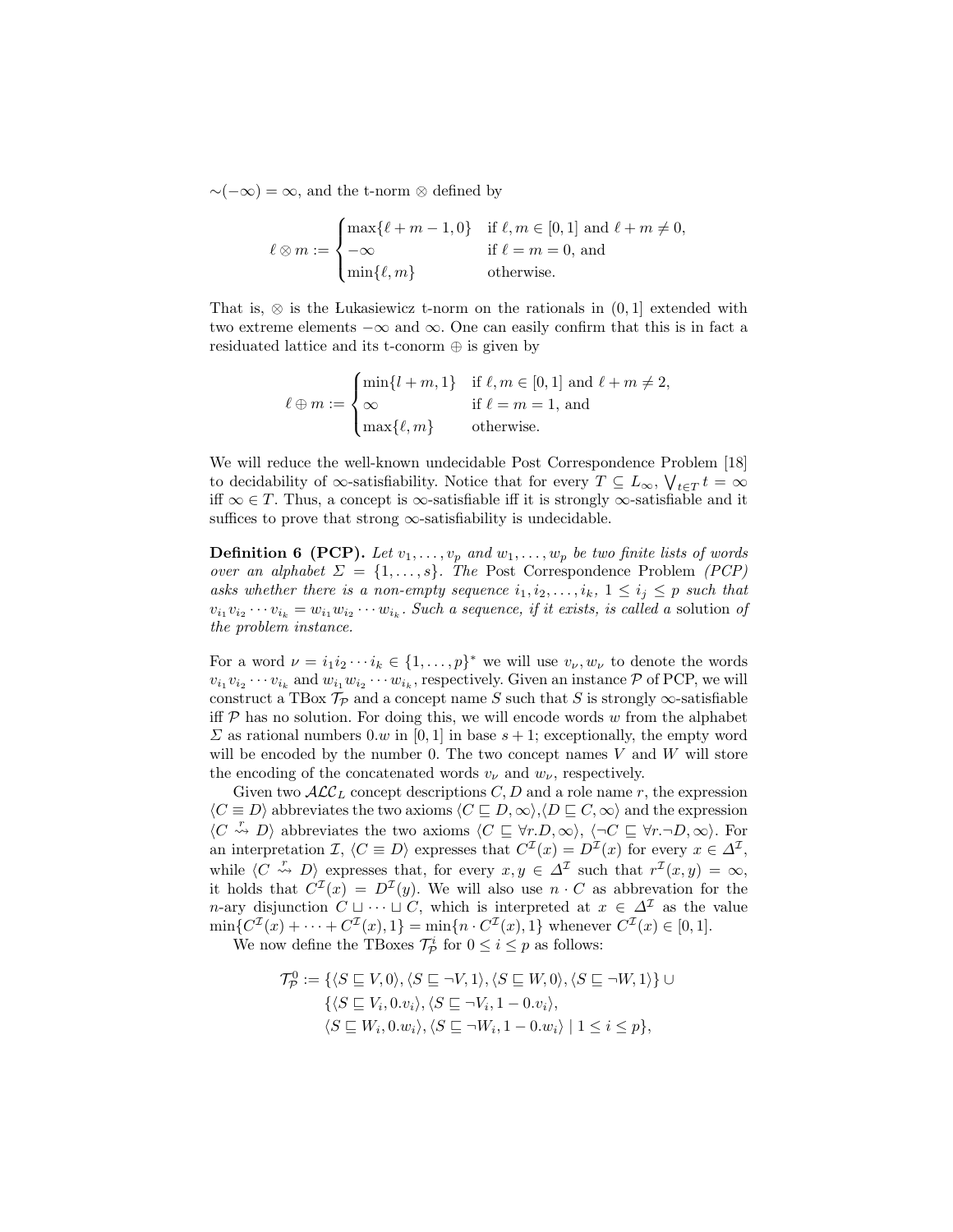$$
\mathcal{T}_\mathcal{P}^i := \{ \langle \top \sqsubseteq \exists r_i. \top, \infty \rangle, \langle V \sqcup V_i \stackrel{r_i}{\leadsto} V \rangle, \langle W \sqcup W_i \stackrel{r_i}{\leadsto} W \rangle \} \cup \n\{ \langle V_j \equiv (s+1)^{|v_i|} \cdot F_{ij} \rangle, \langle W_j \equiv (s+1)^{|w_i|} \cdot G_{ij} \rangle, \n\langle F_{ij} \stackrel{r_i}{\leadsto} V_j \rangle, \langle G_{ij} \stackrel{r_i}{\leadsto} W_j \rangle \mid 1 \leq j \leq p \}.
$$

Intuitively,  $\mathcal{T}_{\mathcal{P}}^0$  initializes a search tree for a solution of  $\mathcal{P}$ , by setting both V and W to the empty word, and describing each pair  $(v_i, w_i)$  by the concepts  $V_i$  and  $W_i$ . Each TBox  $\mathcal{T}_{\mathcal{P}}^i$  then extends the search tree by concatenating each pair of words  $v, w$  produced so far with  $v_i$  and  $w_i$ , respectively. More formally, consider the interpretation  $\mathcal{I}_{\mathcal{P}} = (\Delta^{\mathcal{I}_{\mathcal{P}}}, \cdot^{\mathcal{I}_{\mathcal{P}}})$  where

$$
- \Delta^{\mathcal{I}_{\mathcal{P}}} = \{1, ..., p\}^*,
$$
  
\n
$$
- V^{\mathcal{I}_{\mathcal{P}}}(\nu) = 0.v_{\nu}, W^{\mathcal{I}_{\mathcal{P}}}(\nu) = 0.w_{\nu}, V_i^{\mathcal{I}_{\mathcal{P}}}(\nu) = \frac{0.v_{i}}{(s+1)^{|v_{\nu}|}}, W_i^{\mathcal{I}_{\mathcal{P}}}(\nu) = \frac{0.w_{i}}{(s+1)^{|w_{\nu}|}}
$$
  
\n
$$
- r_{i}^{\mathcal{I}_{\mathcal{P}}}(\nu, \nu i) = \infty \text{ and } r_{i}^{\mathcal{I}_{\mathcal{P}}}(\nu, \nu') = -\infty \text{ if } \nu' \neq \nu i, \text{ and}
$$
  
\n
$$
- S^{\mathcal{I}_{\mathcal{P}}}(\varepsilon) = \infty.
$$

It is easy to see that  $\mathcal{I}_{\mathcal{P}}$  is in fact a model of the TBox  $\mathcal{T}_0 := \bigcup_{i=0}^p \mathcal{T}_{\mathcal{P}}^i$ . More interesting, however, is that *every* model of this TBox where S is  $\infty$ -satisfiable must include  $\mathcal{I}_{\mathcal{P}}$ , as stated in the following lemma.

**Lemma 7.** Let *I* be a model of  $\mathcal{T}_0$  such that  $S^{\mathcal{I}}(x) = \infty$  for some  $x \in \Delta^{\mathcal{I}}$ . There exists a function  $f: \Delta^{\mathcal{I}_P} \to \Delta^{\mathcal{I}}$  such that  $C^{\mathcal{I}_P}(\nu) = C^{\mathcal{I}}(f(\nu))$  holds for every concept name C occurring in  $\mathcal{T}_0$  and  $\nu \in \Delta^{\mathcal{I}_{\mathcal{P}}}$ .

*Proof (Sketch)*. The function f is constructed by induction on the length of  $\nu$ . We can define  $f(\varepsilon) := x$  since  $S^{\mathcal{I}}(x) = \infty$  and  $\mathcal{I}$  is a model of  $\mathcal{T}_{\mathcal{P}}^0$ . Let now  $\nu$  be such that  $f(\nu)$  is already defined. The axioms  $\langle \top \sqsubseteq \exists r_i.\top, \infty \rangle$  ensure that, for every  $i, 1 \leq i \leq p$  there is a  $\gamma \in \Delta^{\mathcal{I}}$  such that  $r_i^{\mathcal{I}}(f(\nu), \gamma) = \infty$ . The definition  $f(v_i) := \gamma$  satisfies the required property.

This lemma shows that every model of  $\mathcal{T}_0$  must include a search tree for a solution of  $P$ . Thus, in order to know whether a solution exists, we need to decide if there is a node of this tree where the concept names  $V$  and  $W$  are interpreted by the same value. Notice that, for any two values  $\ell, m \in [0, 1],$  $\ell \neq m$  iff  $({\sim} \ell \oplus m) \otimes (\ell \oplus {\sim} m) < 1$ . Moreover,  $\ell < 1$  iff  $\ell \oplus \ell \leq 1$  or, equivalently,  $\sim \ell \otimes \ell \geq 0$ . Thus, as  $\mathcal{I}_{\mathcal{P}}$  always interprets the concept names V and W in the interval  $[0, 1]$ , it is a model of the TBox

$$
\mathcal{T}' := \{ \langle E \equiv (\neg A \sqcup B) \sqcap (A \sqcup \neg B) \rangle \} \cup \{ \langle \top \sqsubseteq \forall r_i \neg (E \sqcup E), 0 \rangle \mid 1 \leq i \leq p \}
$$

iff  $A^{\mathcal{I}_{\mathcal{P}}}(\nu) \neq B^{\mathcal{I}_{\mathcal{P}}}(\nu)$  holds for every  $\nu \in \{1, \ldots, p\}^+$ .

**Theorem 8.** The instance  $P$  of the PCP has a solution iff S is not  $\infty$ -satisfiable w.r.t.  $\mathcal{T}_{\mathcal{P}} := \mathcal{T}_0 \cup \mathcal{T}'$ .

Notice that the interpretation  $\mathcal{I}_{\mathcal{P}}$  is witnessed, which means that undecidability holds even if we restrict reasoning to  $\eta$ -witnessed models, for any  $\eta \in \mathbb{N}$ .

Corollary 9. (Strong) satisfiability is undecidable, even if the lattice is a countable, residuated total order and reasoning is restricted to η-witnessed models, with  $n \in \mathbb{N}$ .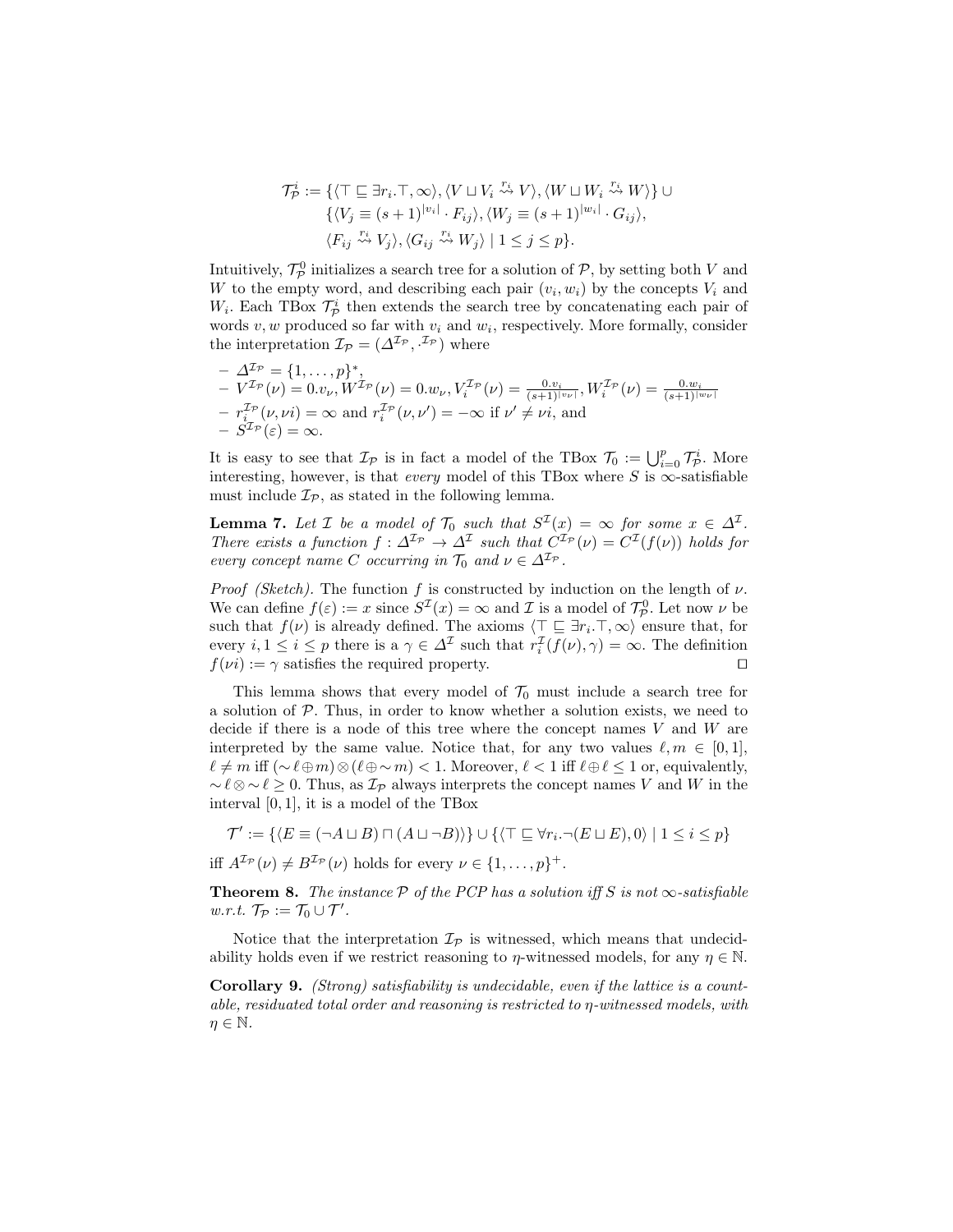#### 5 Deciding Strong Satisfiability

In the previous section, we have shown that satisfiability is undecidable in general. We now show that if we consider only *finite* De Morgan lattices  $L$ , then satisfiability in  $\mathcal{ALC}_L$  can be effectively decided. As the following lemmata show, in this case we can restrict to strong  $\ell$ -satisfiability w.r.t.  $\eta$ -witnessed models.

**Lemma 10.** The best satisfiability degree for C w.r.t.  $\mathcal{T}$  is the supremum of all  $\ell$  such that C is strongly  $\ell$ -satisfiable.

*Proof (Sketch)*. If C is strongly  $\ell$ -satisfiable and strongly  $\ell'$ -satisfiable, there are two models  $\mathcal{I}, \mathcal{I}'$  of  $\mathcal{T}$  and  $x \in \Delta$ ,  $x' \in \Delta'$  with  $C^{\mathcal{I}}(x) \geq \ell$  and  $C^{\mathcal{I}'}(x') \geq \ell'$ . The disjoint union of  $\mathcal I$  and  $\mathcal I'$  gives a model  $\mathcal J$  where  $\bigvee_{y\in \Delta^{\mathcal J}} C^{\mathcal J}(y)\geq \ell\vee\ell'$  $\Box$ 

We can then find out whether C is  $\ell$ -satisfiable by comparing  $\ell$  to the best satisfiability degree of C. We will thus focus on finding all the lattice elements that witness the strong  $\ell$ -satisfiability of a given concept.

**Lemma 11.** If L has width  $\eta \in \mathbb{N}$ , i.e. the cardinality of the largest antichain of L is  $\eta$ , then  $\mathcal{ALC}_L$  has the  $\eta$ -witnessed model property.

To simplify the description, we consider  $\eta = 1$  only. The algorithm and the proofs of correctness can be easily adapted for any other  $\eta \in \mathbb{N}$ .

Our approach reduces strong  $\ell$ -satisfiability to the emptiness problem of an automaton on infinite trees. Before giving the details of this reduction, we present a brief introduction to these automata. The automata work over the infinite kary tree  $K^*$  for  $K := \{1, \ldots, k\}$  with  $k \in \mathbb{N}$ . The positions of the *nodes* in this tree are represented through words in  $K^*$ : the empty word  $\varepsilon$  represents the root node, and *ui* represents the *i*-th successor of the node *u*.

**Definition 12 (looping automaton).** A looping automaton  $(LA)$  is a tuple  $\mathcal{A} = (Q, I, \Delta)$  consisting of a finite set Q of states, a set  $I \subseteq Q$  of initial states, and a transition relation  $\Delta \subseteq Q \times Q^k$ . A run of A is a mapping  $r : K^* \to Q$ assigning states to each node of  $K^*$  such that  $(i)$   $r(\varepsilon) \in I$  and  $(ii)$  for every  $u \in K^*$  we have  $(r(u), r(u1), \ldots, r(uk)) \in \Delta$ . The emptiness problem for LA is to decide whether a given LA has a run.

The emptiness problem for LA can be solved in polynomial time [23]. It is worth to point out that this procedure not only decides emptiness, but actually computes all the states that can be used as initial states to accept a non-empty language. We will later exploit this for computing the best satisfiability degree.

The following automata-based algorithm uses the fact that a concept is strongly  $\ell$ -satisfiable iff it has a well-structured tree model, called a *Hintikka* tree. Intuitively, Hintikka trees are abstract representations of tree models that explicitly express the membership value of all "relevant" concept descriptions. The automaton we construct will have exactly these Hintikka trees as its runs. Strong  $\ell$ -satisfiability is hence reduced to an emptiness test of this automaton.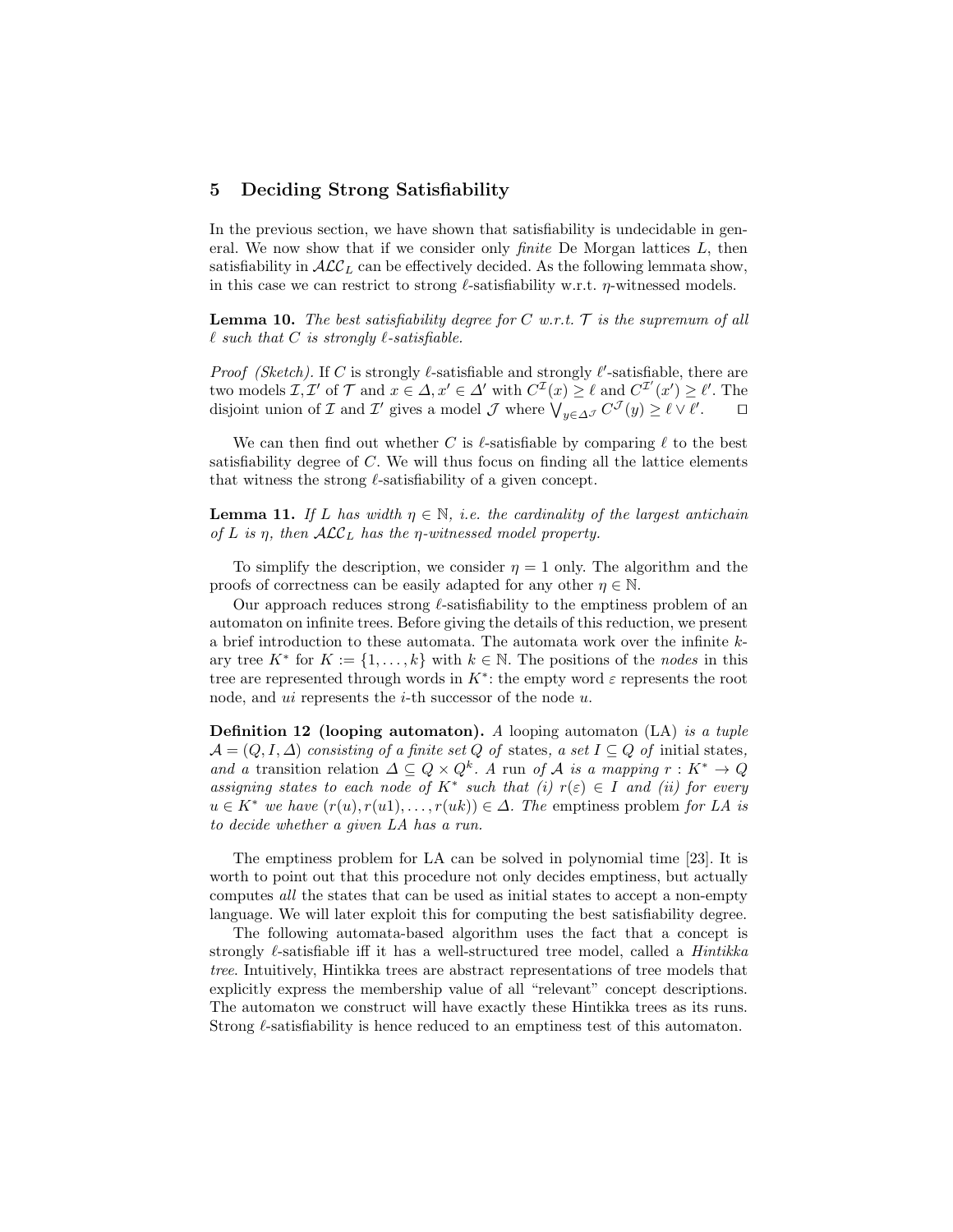We denote as  $\mathsf{sub}(C, \mathcal{T})$  the set of all subconcepts of C and of the concept descriptions D and E for all  $\langle D \sqsubseteq E, \ell \rangle \in \mathcal{T}$ . The states of the automaton will be so-called Hintikka sets. These are L-fuzzy sets over the domain  $\mathsf{sub}(C, \mathcal{T}) \cup \{\rho\},$ where  $\rho$  is an arbitrary new element.

**Definition 13 (Hintikka set).** A function H :  $\mathsf{sub}(C, \mathcal{T}) \cup \{\rho\} \to L$  is called a (fuzzy) Hintikka set for  $C, \mathcal{T}$  if the following four conditions are satisfied:

- (i)  $H(D \sqcap E) = H(D) \otimes H(E)$  for every  $D \sqcap E \in sub(C, \mathcal{T}),$
- (ii)  $H(D \sqcup E) = H(D) \oplus H(E)$  for every  $D \sqcup E \in sub(C, \mathcal{T}),$
- (iii)  $H(\neg D) = \neg H(D)$  for every  $\neg D \in sub(C, \mathcal{T})$ , and
- (iv)  $H(D) \Rightarrow H(E) \geq \ell$  for every  $GCI \langle D \sqsubseteq E, \ell \rangle$  in  $\mathcal{T}$ .

The arity k of our automaton is determined by the number of existential and universal restrictions, i.e. concept descriptions of the form  $\exists r.D$  or  $\forall r.D$ , contained in  $\mathsf{sub}(C, \mathcal{T})$ . Intuitively, each successor will act as the witness for one of these restrictions. The additional domain element  $\rho$  will be used to express the degree with which the role relation to the parent node holds. Since we need to know which successor in the tree corresponds to which restriction, we fix an arbitrary bijection  $\varphi : \{E \mid E \in sub(C, \mathcal{T}) \text{ is of the form } \exists r.D \text{ or } \forall r.D\} \to K.$ The following conditions define the transitions of our automaton.

**Definition 14 (Hintikka condition).** The tuple  $(H_0, H_1, \ldots, H_k)$  of Hintikka sets for  $C, \mathcal{T}$  satisfies the Hintikka condition if:

- (i)  $H_0(\exists r.D) = H_{\varphi(\exists r.D)}(\rho) \otimes H_{\varphi(\exists r.D)}(D)$  for every existential restriction  $\exists r.D \in \mathsf{sub}(C, \mathcal{T})$ , and additionally  $H_0(\exists r.D) \geq H_{\varphi(F)}(\rho) \otimes H_{\varphi(F)}(D)$  for every restriction  $F \in sub(C, \mathcal{T})$  of the form  $\exists r.E$  or  $\forall r.E$ ,
- (ii)  $H_0(\forall r.D) = H_{\varphi(\forall r.D)}(\rho) \Rightarrow H_{\varphi(\forall r.D)}(D)$  for every universal restriction  $\forall r.D \in \mathsf{sub}(C, \mathcal{T})$ , and additionally  $H_0(\forall r.D) \leq H_{\varphi(F)}(\rho) \Rightarrow H_{\varphi(F)}(D)$  for every restriction  $F \in sub(C, \mathcal{T})$  of the form  $\exists r.E$  or  $\forall r.E$ .

A Hintikka tree for  $C, \mathcal{T}$  is an infinite k-ary tree **T** labeled with Hintikka sets where, for every node  $u \in K^*$ , the tuple  $(\mathbf{T}(u), \mathbf{T}(u1), \ldots, \mathbf{T}(uk))$  satisfies the Hintikka condition. The definition of Hintikka sets ensures that all axioms are satisfied at any node of the Hintikka tree, while the Hintikka condition makes sure that the tree is in fact a witnessed model.

The proof of the following theorem uses arguments similar to those in [2]. The main difference is that one also has to find witnesses for the universal restrictions.

**Theorem 15.** Let C be a concept description and  $\mathcal{T}$  a TBox. Then C is strongly l-satisfiable w.r.t.  $\mathcal T$  (in a witnessed model) iff there is a Hintikka tree  $\mathbf T$  for  $C, \mathcal T$ such that  $\mathbf{T}(\varepsilon)(C) \geq \ell$ .

Proof (Sketch). A Hintikka tree can be seen as a witnessed model with domain  $K^*$  and interpretation function given by the Hintikka sets. The conditions satisfied by the Hintikka sets and the Hintikka condition ensure that this interpretation is well-defined. Thus, if there is a Hintikka tree  $\mathbf T$  for  $C, \mathcal T$  with  $\mathbf{T}(\varepsilon)(C) \geq \ell$ , then C is strongly  $\ell$ -satisfiable w.r.t. T.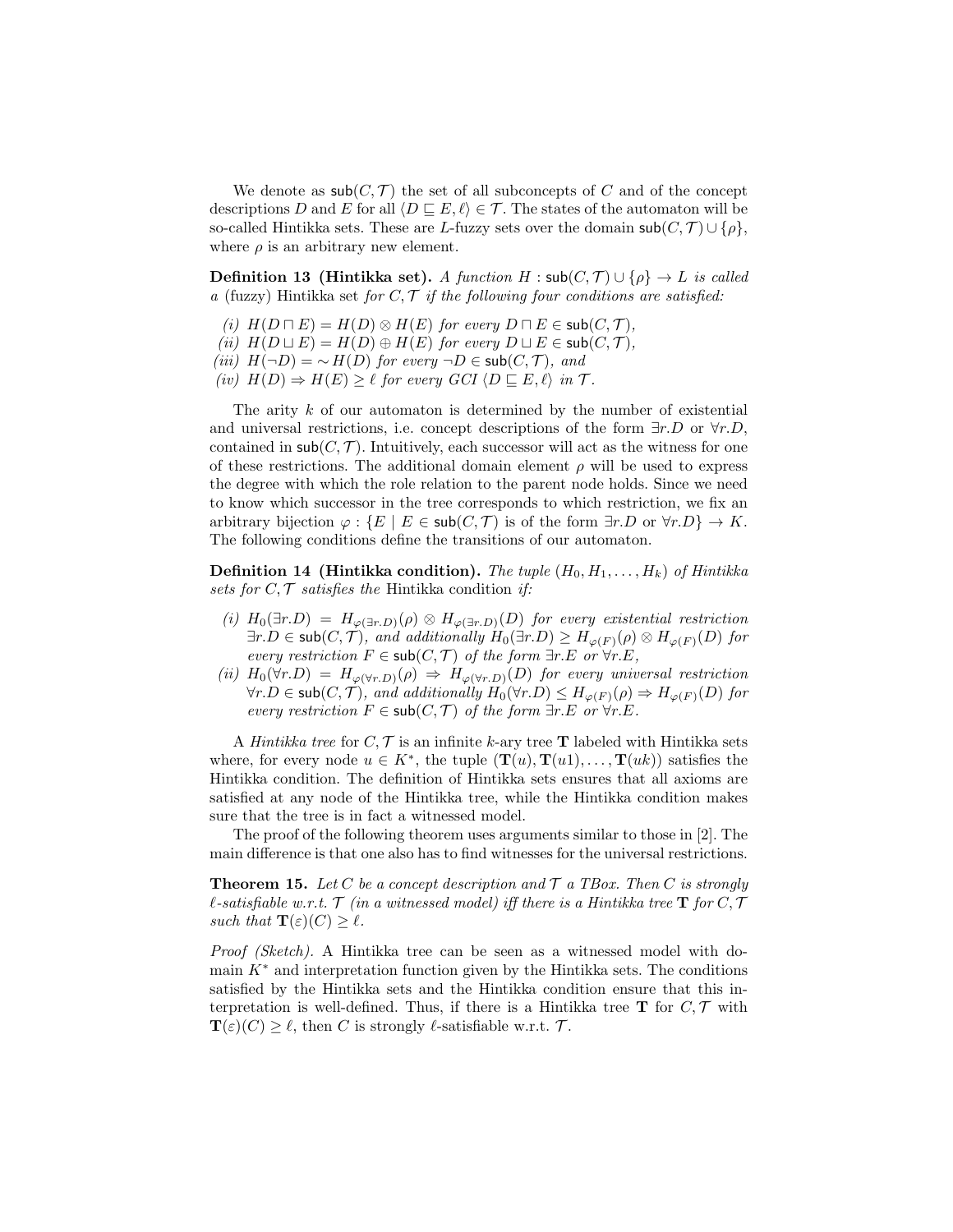On the other hand, every witnessed model  $\mathcal I$  with a domain element  $x \in \Delta^{\mathcal I}$ for which  $C^{T}(x) \geq \ell$  holds can be unraveled into a Hintikka tree **T** for C, 7 as follows. We start by labeling the root node by the Hintikka set that records the membership values of x for each concept from  $\mathsf{sub}(C, \mathcal{T})$ . We then create successors of the root by considering every element of  $sub(C, \mathcal{T})$  of the form  $\exists r.D$  or  $\forall r.D$  and finding the witness  $y \in \Delta^{\mathcal{I}}$  for this restriction. We create a new node for y which is an r-successor of the root node with degree  $r^{\mathcal{I}}(x, y)$ . By continuing this process, we construct a Hintikka tree  $\bf{T}$  for  $C, \mathcal{T}$  for which  $\mathbf{T}(\varepsilon)(C) \geq \ell$  holds.

Thus, strong  $\ell$ -satisfiability w.r.t. witnessed models is equivalent to the nonemptiness of the following automaton.

**Definition 16 (Hintikka automaton).** Let C be an  $ALC<sub>L</sub>$  concept description,  $\mathcal T$  a TBox, and  $\ell \in L$ . The Hintikka automaton for  $C, \mathcal T, \ell$  is the LA  $\mathcal{A}_{C,T,\ell} = (Q, I, \Delta)$  where Q is the set of all Hintikka sets for  $C, \mathcal{T}, I$  contains all Hintikka sets H with  $H(C) \geq \ell$ , and  $\Delta$  is the set of all  $(k+1)$ -tuples of Hintikka sets that satisfy the Hintikka condition.

The runs of  $\mathcal{A}_{C,\mathcal{T},\ell}$  are exactly the Hintikka trees **T** having  $\mathbf{T}(\varepsilon)(C) \geq \ell$ . Thus, C is strongly  $\ell$ -satisfiable w.r.t. T iff  $\mathcal{A}_{C,\mathcal{T},\ell}$  is not empty.

The size of the automaton  $\mathcal{A}_{C,\mathcal{T},\ell}$  is exponential in C, T and polynomial in L. Hence, the emptiness test for this automaton uses time exponential in  $C, \mathcal{T}$  and polynomial in the complexity of the lattice operations on L. Notice however that in general the encoding enc(L) of a lattice L may be much smaller than the whole lattice L. For this reason we need to consider the complexity of the lattice operations w.r.t. this encoding.

**Theorem 17.** If |L| is at most exponential in  $|enc(L)|$  and the lattice operations are in a complexity class C w.r.t. the size of enc $(L)$ ,  $\frac{1}{2}$  then strong  $\ell$ -satisfiability  $(w.r.t. \;witnessed \; models) \; is \; in \; EXPTIME<sup>C</sup>.$ 

Furthermore, the emptiness test of  $\mathcal{A}_{C,\mathcal{T},\ell}$  can be used to compute the set of all Hintikka sets that may appear at the root of a Hintikka tree. From this set we can extract the set of all values  $\ell$  such that  $\mathbf{T}(\epsilon)(C) \geq \ell$  for some Hintikka tree T. From the presented results it follows that the best satisfiability degree can also be computed in EXPTIME<sup>C</sup>.

Corollary 18. If L is fixed or of size polynomial in  $|enc(L)|$  and  $\sim$ , ⊗ can be computed in time polynomial in  $|L|$ , then (strong)  $\ell$ -satisfiability (w.r.t. witnessed models) is ExpTime-complete.

Proof. EXPTIME-hardness follows from EXPTIME-hardness of concept satisfiability in crisp  $\text{ALC}$  [1]. By assumption, all lattice operations can be computed in at most polynomial time by several nested iterations over L. Applying Theorem 17 yields inclusion in  $\text{ExpTIME}^{\text{PTIME}} = \text{ExpTIME}$ .

<sup>&</sup>lt;sup>2</sup> More formally, deciding  $\ell \leq m, \ell \otimes m = n$ , etc. for given  $\ell, m, n \in L$  is in C.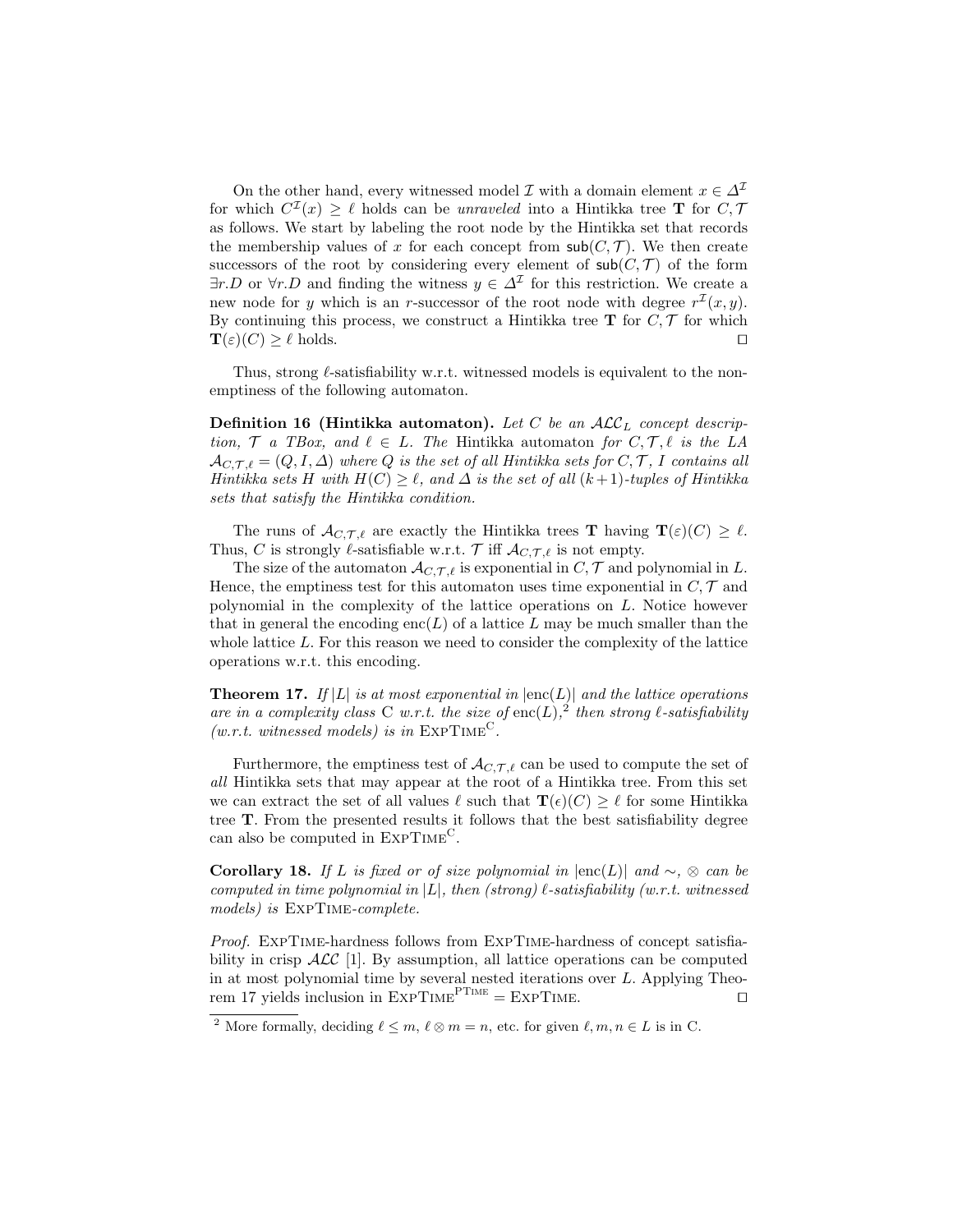Notice that the definitions of Hintikka sets and Hintikka trees are independent of the operators used. One could have chosen the residual negation  $\ominus \ell := \ell \Rightarrow 0$ to interpret the constructor ¬, or the Kleene-Dienes implication  $\ell \Rightarrow m := \sim \ell \vee m$ instead of the residuum. The only restrictions are that the semantics must be truth functional, i.e. the value of a formula must depend only on the values of its direct subformulas, and the underlying operators must be computable.

As a last remark, we want to point out that the algorithm can be modified for reasoning w.r.t.  $\eta$ -witnessed models with  $\eta > 1$ . One needs only extend the arity of the Hintikka trees to account for  $\eta$  witnesses for each quantified formula in  $\mathsf{sub}(C, \mathcal{T})$ . The emptiness test of the automaton, and hence also satisfiability w.r.t.  $\eta$ -witnessed models, is exponential in  $\eta$ .

## 6 Conclusions

We have introduced the fuzzy DL  $\mathcal{ALC}_L$  whose semantics is based on arbitrary complete De Morgan lattices and t-norms. To the best of our knowledge, all previously existing approaches for fuzzy ALC, either based on total orders or on lattices, are special cases of  $\mathcal{ALC}_L$ .

We showed that reasoning in this logic is undecidable, even if restricted to a very simple infinite lattice and t-norm. This result suggests, but does not prove, that reasoning with the Lukasiewicz t-norm over the interval  $[0, 1]$  may, contrary to previous claims [22], be undecidable.

For the special case of finite lattices, we showed decidability by presenting an automata-based decision procedure that runs in exponential time, assuming a polynomial-time oracle for computing the lattice and t-norm operations. An advantage of our decision procedure is that it can easily be adapted to deal with different kinds of truth-functional semantics, and hence is useful for different applications. Given the promising first steps towards an automata-based implementation of  $\mathcal{ALC}$  reasoning shown in [10], we believe that our algorithm not only yields an interesting theoretical result, but may be useful for a future implementation. We intend to further study this possibility by developing adequate optimizations and analyzing low-complexity instances of lattice operators.

There are three issues that we will pursue in future work. The first is to explore the limits of undecidability: are there classes of infinite lattices and tnorms in which reasoning is decidable? As said before, it is still unknown whether reasoning in fuzzy  $\text{ALC}$  with continuous t-norms over [0, 1] is decidable.

The second issue is to explore the expressivity of DLs. We believe that our approach can easily be adapted to fuzzy  $ST$ . Additionally, if we restrict to acyclic TBoxes, we may be able to obtain a PSpace upper bound as in [2].

Finally, we want to develop an algorithm for deciding  $\ell$ -subsumption. Notice that the residuum cannot, in general, be expressed using the t-norm, t-conorm and negation. Thus, the usual idea of reducing subsumption to satisfiability by constructing an equivalent concept cannot be applied.